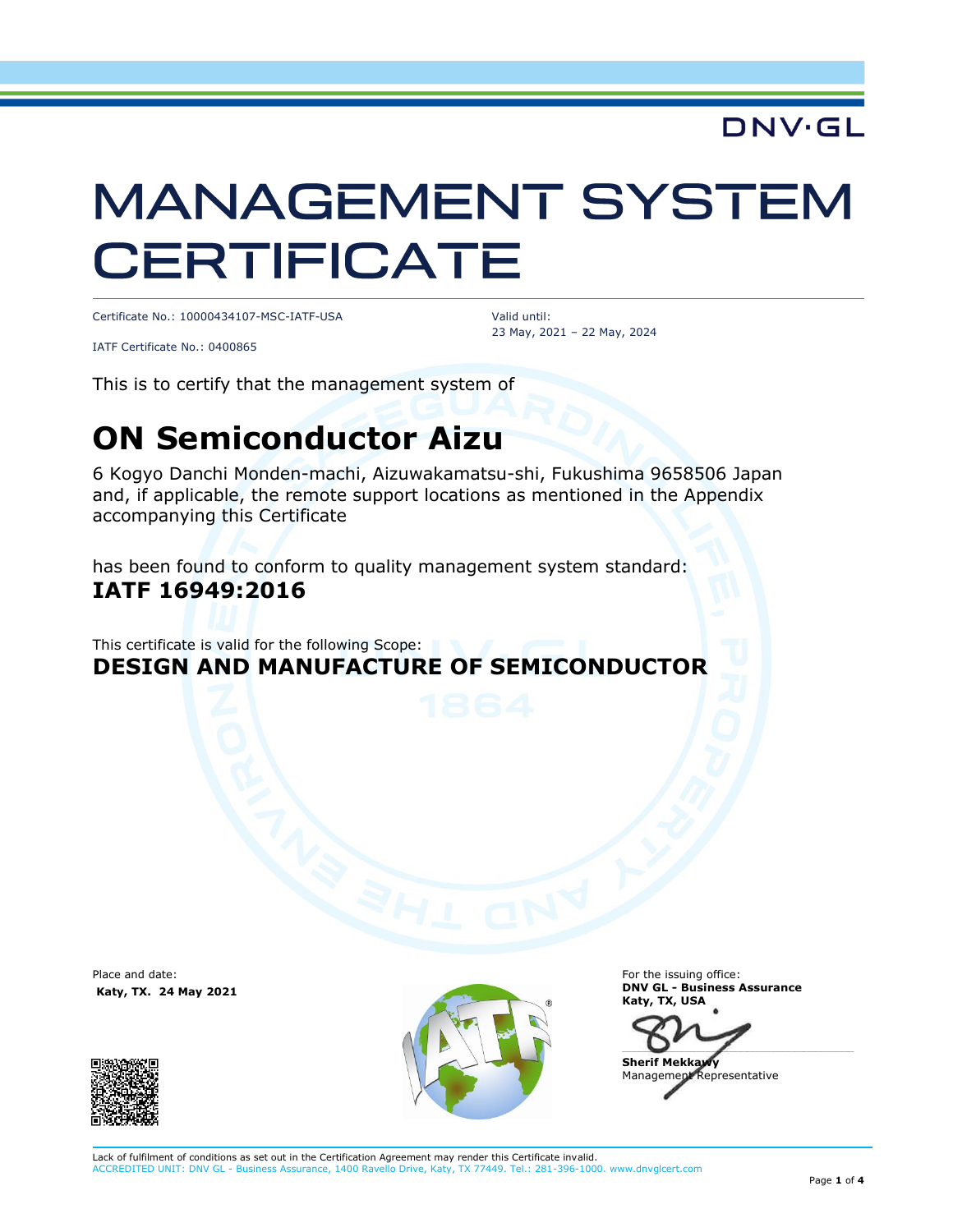Certificate No.: 10000434107-MSC-IATF-USA IATF Certificate No.: 0400865 Place and date: **Katy, TX.** 24 May 2021

## **Appendix to Certificate**

#### **ON Semiconductor Aizu Co., Ltd.**

Remote Support Locations included in the certification are as follows:

| <b>Name</b>                                      | <b>Address</b>                                                                                           | <b>RSL Activities</b>                                          | <b>Certification Body</b> |
|--------------------------------------------------|----------------------------------------------------------------------------------------------------------|----------------------------------------------------------------|---------------------------|
| <b>ON Semiconductor</b><br>Limerick              | Loughmore Avenue,<br><b>Raheen Business</b><br>Park,85008, Limerick,<br>Ireland                          | Product Design                                                 | DNV GL                    |
| ON Semiconductor<br>Munich                       | Einsteinring 28, 85609<br>Aschheim München,<br>Germany                                                   | <b>Sales</b>                                                   | DNV GL                    |
| <b>ON Semiconductor</b><br>Osaka                 | 5F Dojima Avanza, 1<br>Chrome-6-20 Dojima, Kita-<br>ku, Osaka 530-0003 Japan                             | <b>Sales</b><br>10                                             | DNV GL                    |
| <b>ON Semiconductor</b><br>Piestany              | Vrbovska cesta 2617/102,<br>92101 Piestany, Slovakia                                                     | Customer Service,<br>Information<br>Technologies               | <b>DNV GL</b>             |
| <b>ON Semiconductor</b><br>Roznov - Design       | 1 Maje 2594, 75661,<br>Rožnov pod Radhostem,<br>Czech Republic                                           | Information<br>Technologies, Product<br>Design, Process Design | DNV GL                    |
| <b>ON Semiconductor</b><br>Shanghai - Bi Bo Road | Unit 202, Building 8, 690<br>Bi Bo Road, Zhangjiang Hi-<br>Tech Park, Pudong,<br>Shanghai, China, 201203 | <b>Sales</b>                                                   | DNV GL                    |



**DNV·GL**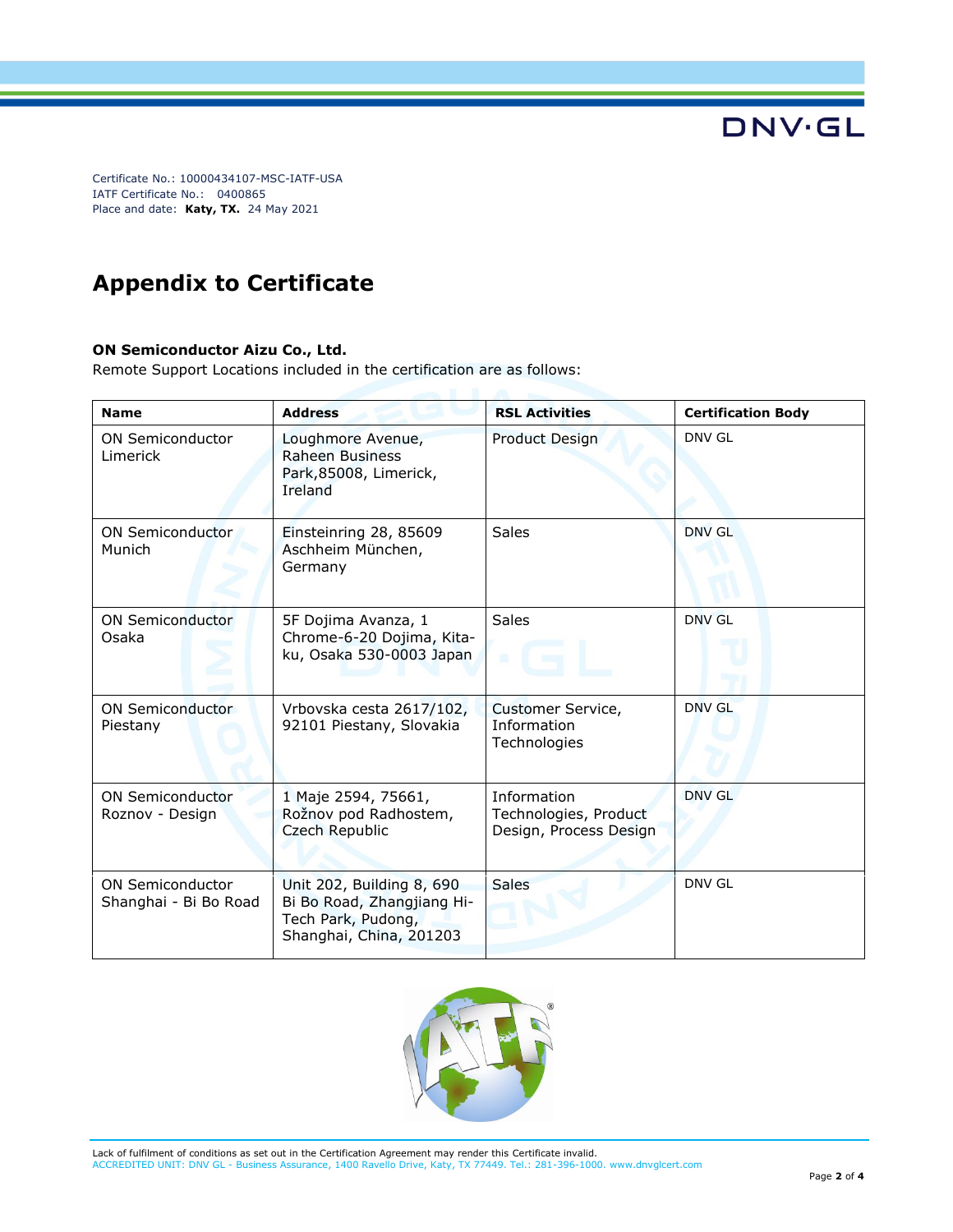Certificate No.: 10000434107-MSC-IATF-USA IATF Certificate No.: 0400865 Place and date: **Katy, TX.** 24 May 2021

## **Appendix to Certificate**

#### **ON Semiconductor Aizu Co., Ltd.**

Remote Support Locations included in the certification are as follows:

| <b>Name</b>                                             | <b>Address</b>                                                                                                                                                                   | <b>RSL Activities</b>                                                                                                                                                                                                                                                                | <b>Certification Body</b> |
|---------------------------------------------------------|----------------------------------------------------------------------------------------------------------------------------------------------------------------------------------|--------------------------------------------------------------------------------------------------------------------------------------------------------------------------------------------------------------------------------------------------------------------------------------|---------------------------|
| <b>ON Semiconductor</b><br>Shenzhen - Shennan<br>Avenue | 9th&10th Floor, Tower 1,<br>News Building, 1002<br>Shennan Middle Avenue,<br>Tong Xin Ling Community,<br>Hua Qiang Bei Subdistrict,<br>Fu Tian District, Shenzhen,<br>P.R. China | Customer Service, Sales                                                                                                                                                                                                                                                              | DNV GL                    |
| <b>ON Semiconductor</b><br>Singapore                    | 10 Ang Mo Kio Street 65,<br>#03-06/08<br>Techpoint, Singapore,<br>Singapore, 569059                                                                                              | Sales                                                                                                                                                                                                                                                                                | <b>DNV GL</b>             |
| <b>ON Semiconductor</b><br>Tokyo                        | ThinkPark Tower 6F, 2-1-1,<br>Osaki Shinagawa-ku Tokyo<br>141-6006 Japan                                                                                                         | Sales, Customer Service                                                                                                                                                                                                                                                              | DNV GL                    |
| <b>ON Semiconductor</b><br>Corporate<br>Headquarters    | 5005 East McDowell Road,<br>Phoenix, AZ, 85008, USA                                                                                                                              | Contract Review,<br>Customer Service,<br>Information Technology,<br>Logistics, Management<br>Review, Policy Making,<br>Purchasing, Product<br>Design, Process Design,<br><b>Quality Systems</b><br>Management, Strategic<br>Planning, Supplier<br>Management, Warranty<br>Management | <b>DNV GL</b>             |



**DNV·GL**